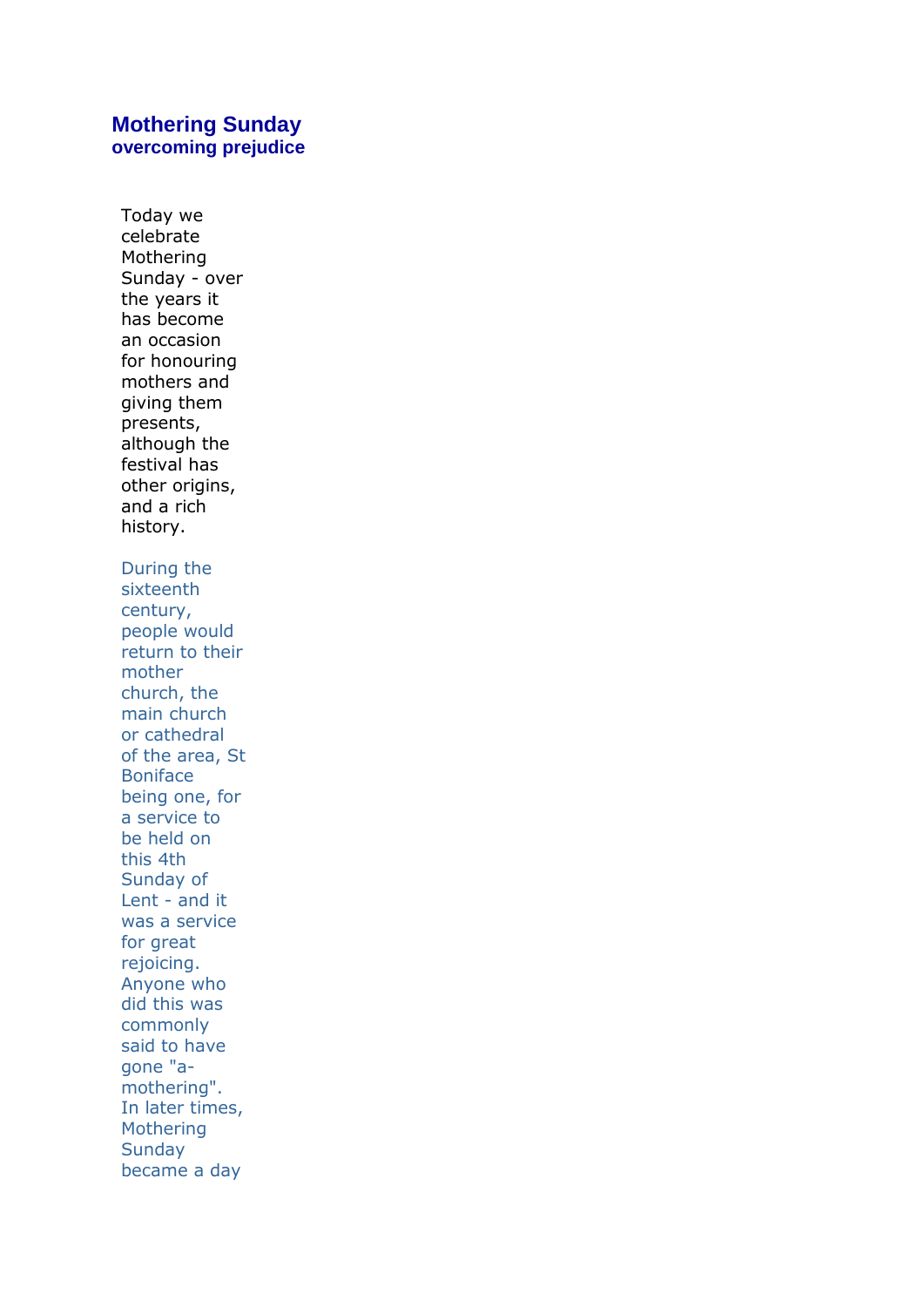when domestic servants were given a day off to visit their mother church, usually with their own mothers and other family members. It was often the only time that whole families could gather together. The children would pick wild flowers along the way to place in the church or give to their mothers. Other names attributed to this festival include Refreshment Sunday, Pudding Pie Sunday, Mid-Lent Sunday, Rose Sunday and Simnel Sunday. Simnel Sunday is named after the practice of baking Simnel cakes to celebrate the reuniting of families during the austerity of Lent... (please stay behind afterwards for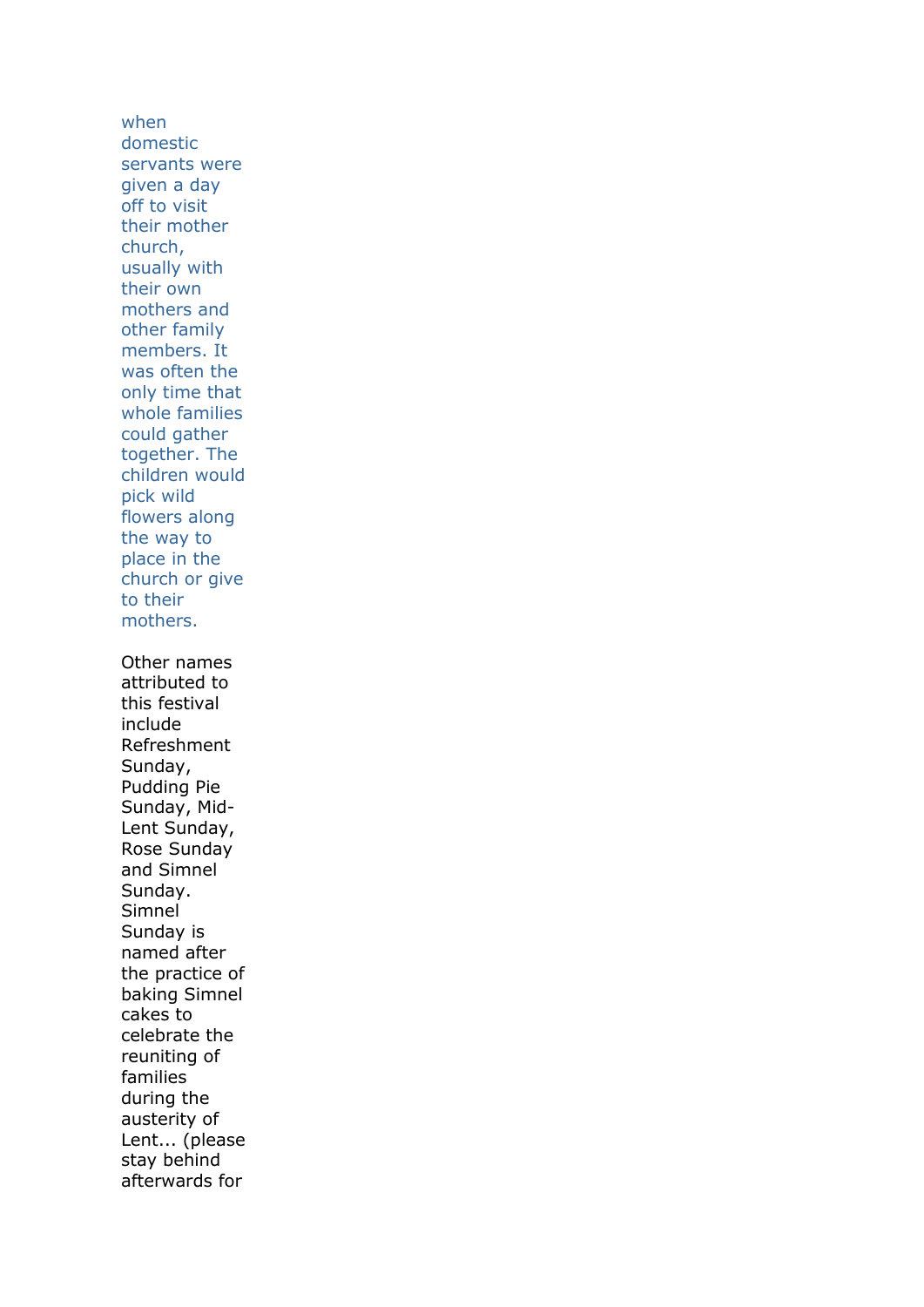our very own Simnel cake thanks to Barbara!) Another tradition associated with Mothering Sunday is the practice of "clipping the church", whereby the congregation form a ring around their church building and, holding hands, embrace it. And one final bit of useless information for our wedding couples gathered here today, for some churches, it became the only day in Lent when marriages could be celebrated. You'll be pleased to know, this is not the case at St Boniface! We look forward to Tina and Martin's wedding in a couple of weeks..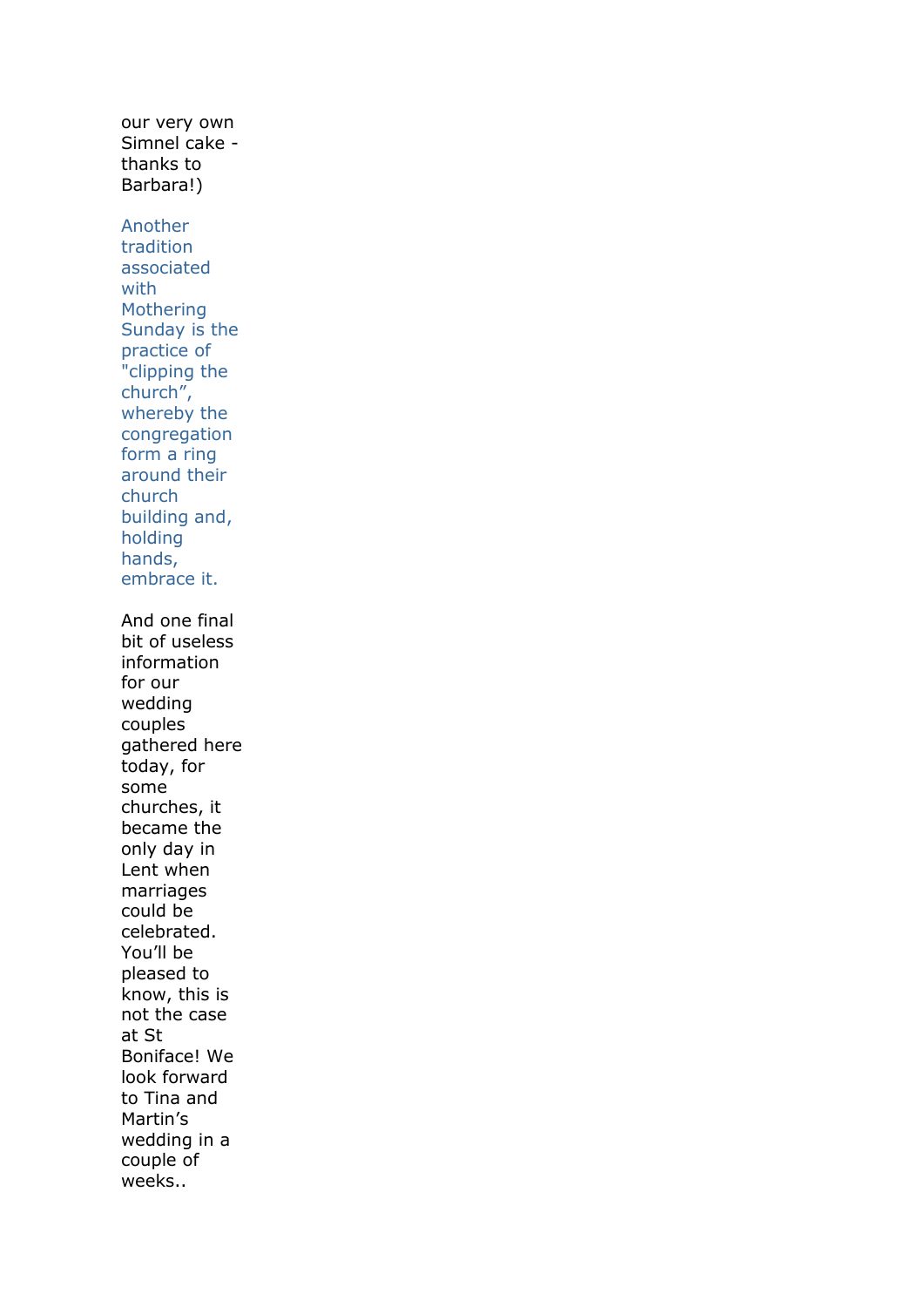So today is a day for great rejoicing, for 'a-mothering', for returning home, for giving gifts and for feasting.

And all these themes are present in today's gospel reading: the parable of the prodigal son.

#### For Dickens,

this is not just the greatest story in the Bible, but the greatest story ever told. Along with the Good Samaritan, it is surely Jesus' most famous parable.

Jesus' parables nearly always hinge on a surprising reversal of some kind, and a good rule of thumb when reading them is that if you haven't found anything that's very surprising and challenging, read it again.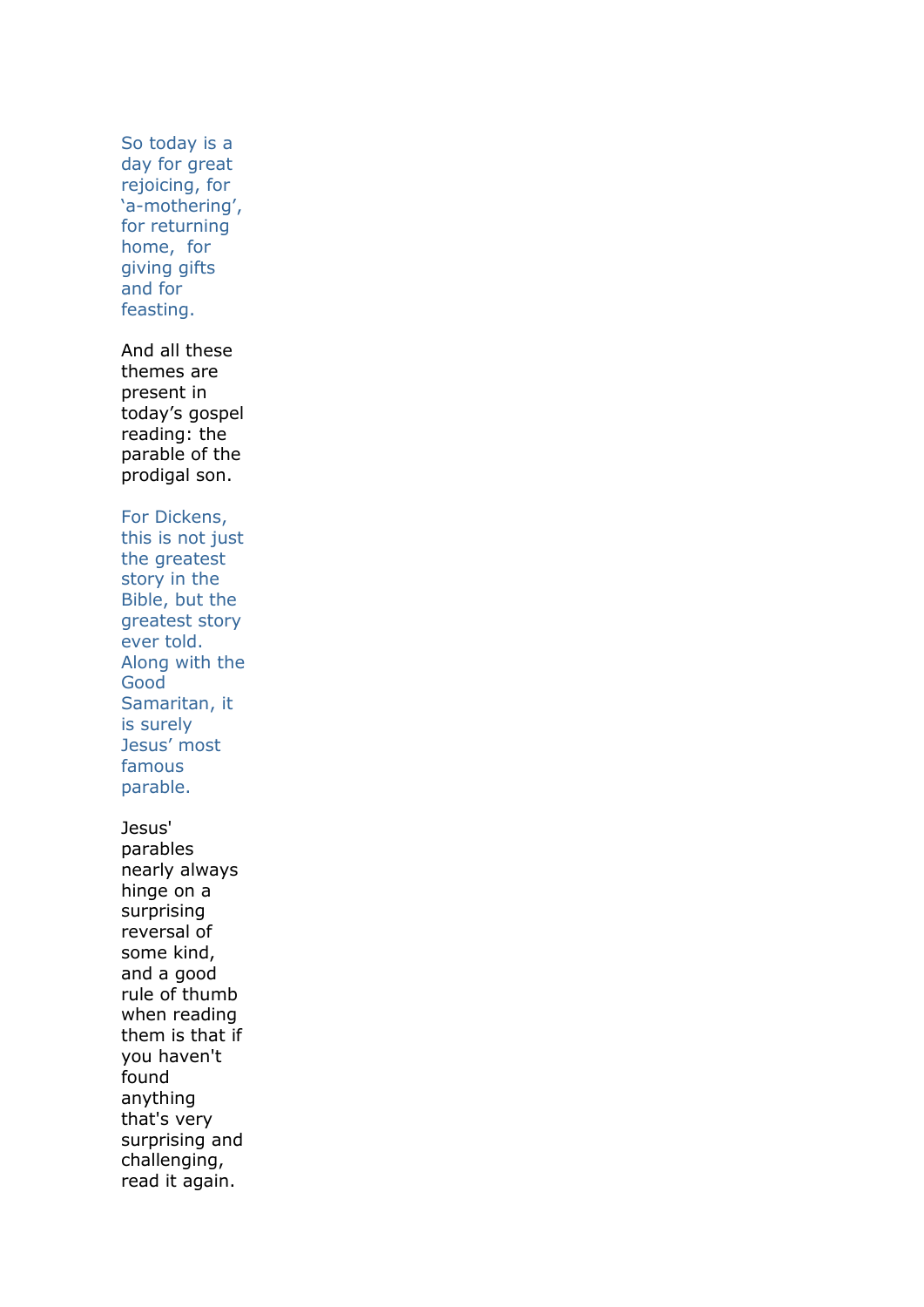May I suggest there are several surprises in store... First of all, the father. Although the parable is commonly known as the prodigal son, the main protagonist is the father, and throughout this parable, the father's behaviour is very strange. If we jump to the best bit, the most moving bit - Fathers did not run to their children. This is more maternal behaviour, as is the kiss. Here the father exposes himself to humiliation to prevent his son from being humiliated. Not only had the son abandoned his family, but he would have brought shame to the whole village.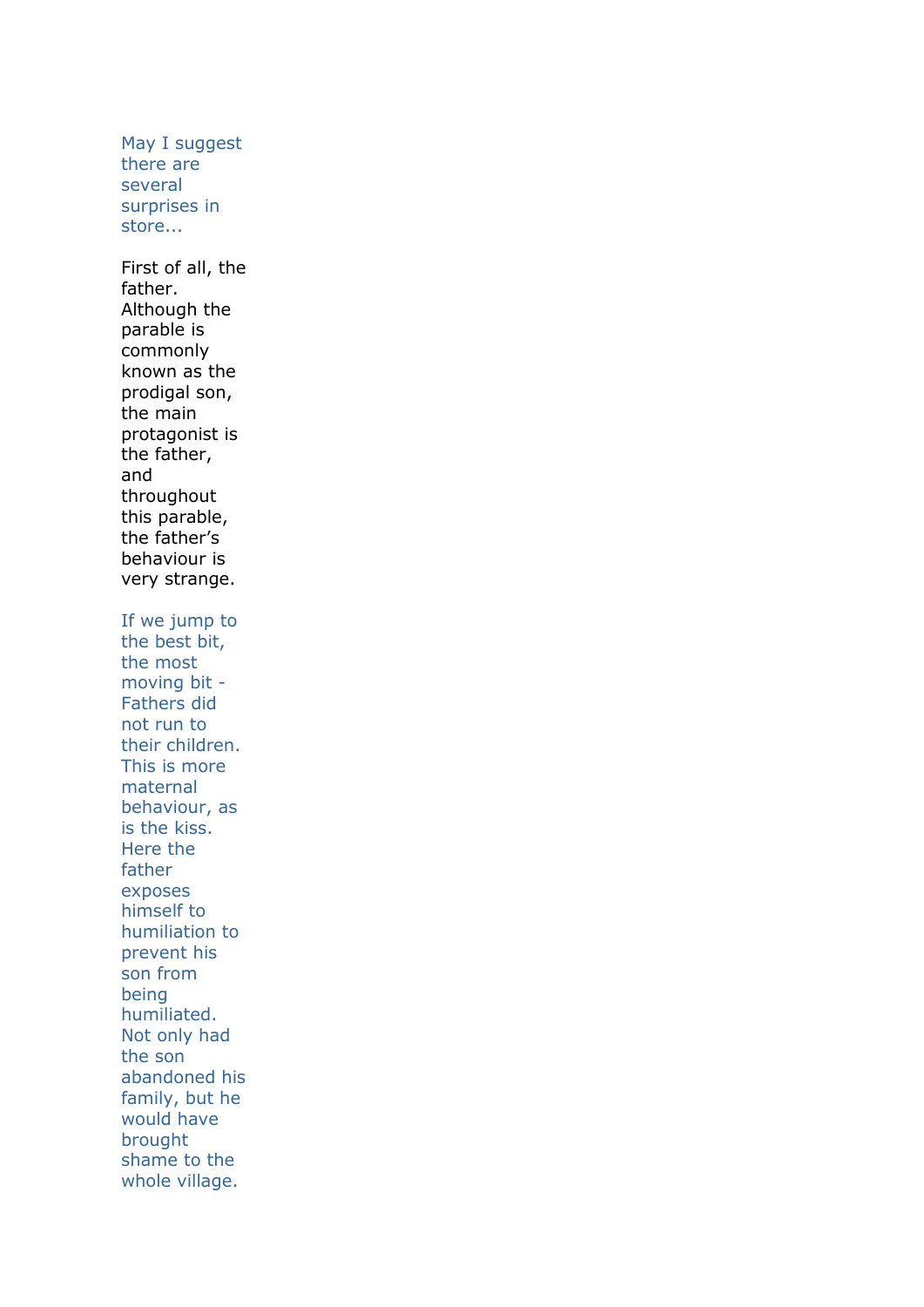So the father's behaviour is strange; it is not the way the male head of a household would act in Jesus' time. His running to meet his son is an expression of a love so strong that one is willing to cast one's dignity to the winds, to put aside one's power and position for the good of another. The first listeners in the audience would have known that this kind of thing never happens, at least not in this world. Which is precisely the point. Jesus is introducing people to the relational logic of the kingdom of God that runs contrary to and way beyond the relational logic of this world.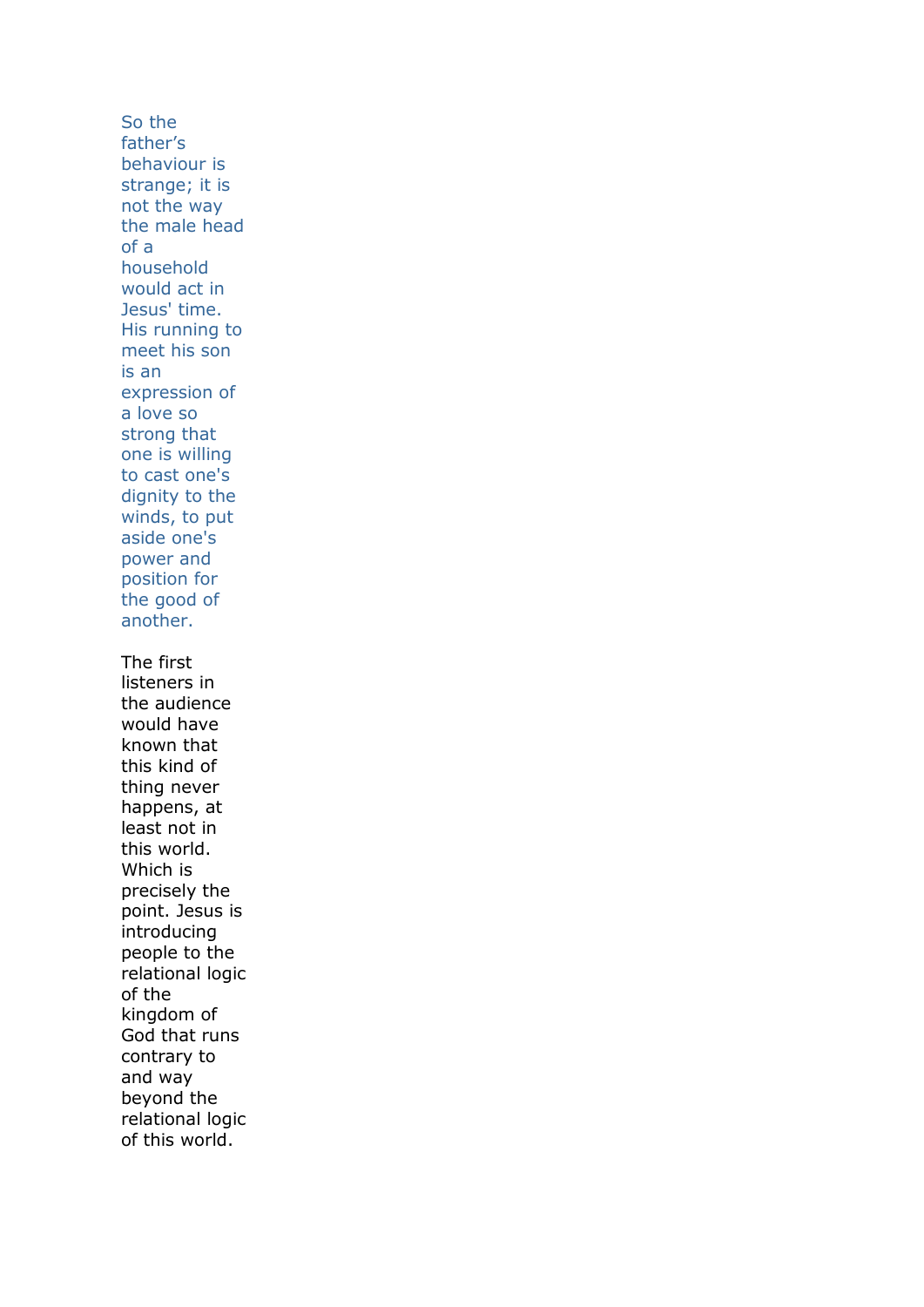And then there is the response of the father to the older son. Let's not forget the older son. I mean, he's right, isn't he? In almost every possible way, he's right – about his brother, about himself, about his ridiculously permissive and forgiving father. But, sometimes we have to choose between being right and being in relationship. The elder son, too, ends up in a "distant country," this one of his own making as he loses any connection to his brother, his father, or the others rejoicing in the new life his brother has been given. I suspect there will be plenty of times in life when we might have to choose between being right and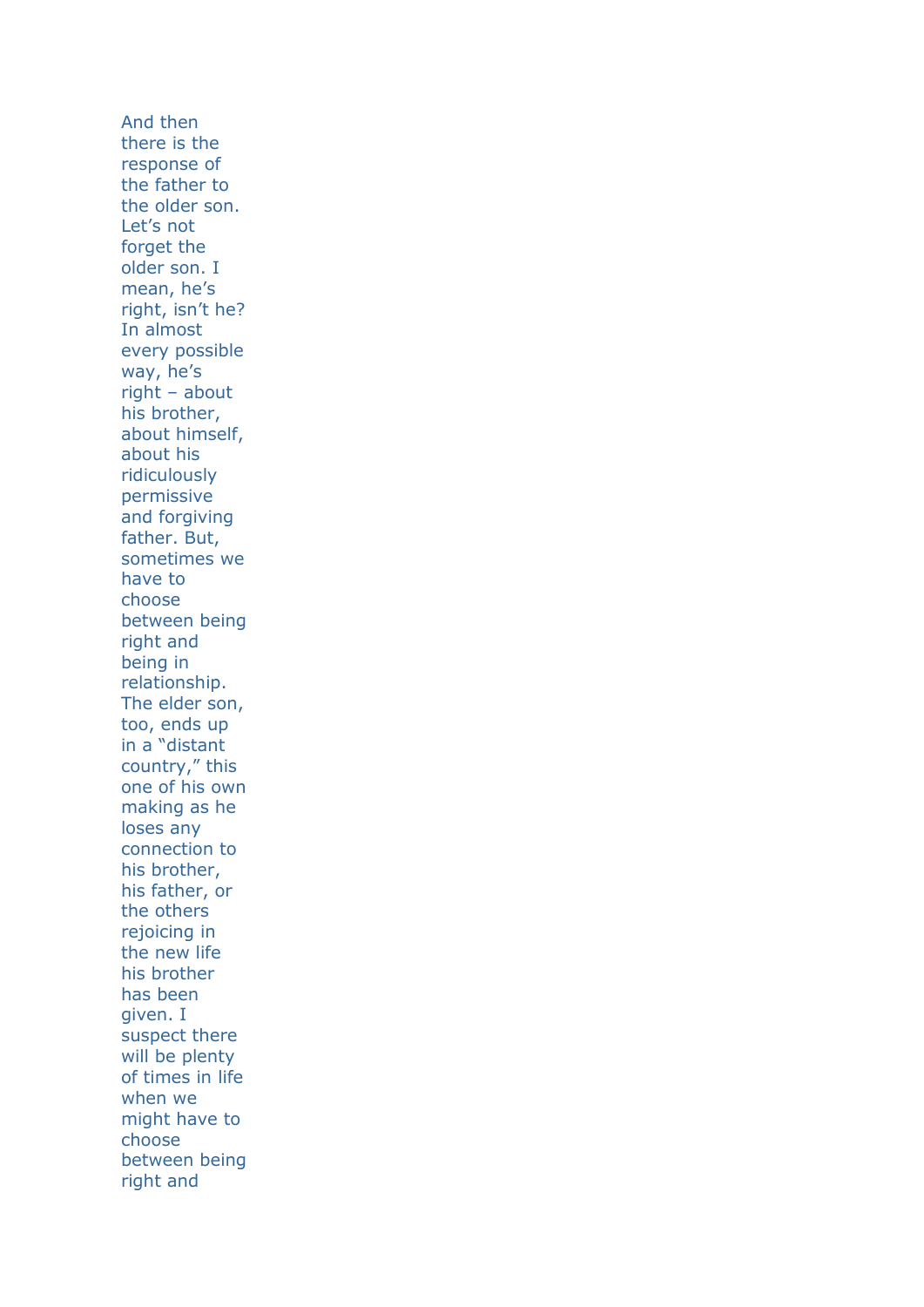#### being in relationship?

The father's handling of the interchange with his older boy is parenting at its best, very maternal. He does not condemn the older brother. He quietly assures him of his concern and love for him as well as his younger brother. He tells him of the course of action he has chosen and leaves it up to him to decide on his own. We are left, at the end of the parable, not sure whether or not he will go into the banquet hall.

### I wonder if any of you have seen Rembrandt's painting of the Prodigal Son.

Henri Nouwen reflects upon it:

It is beautiful.

The longer I look at 'the patriarch', the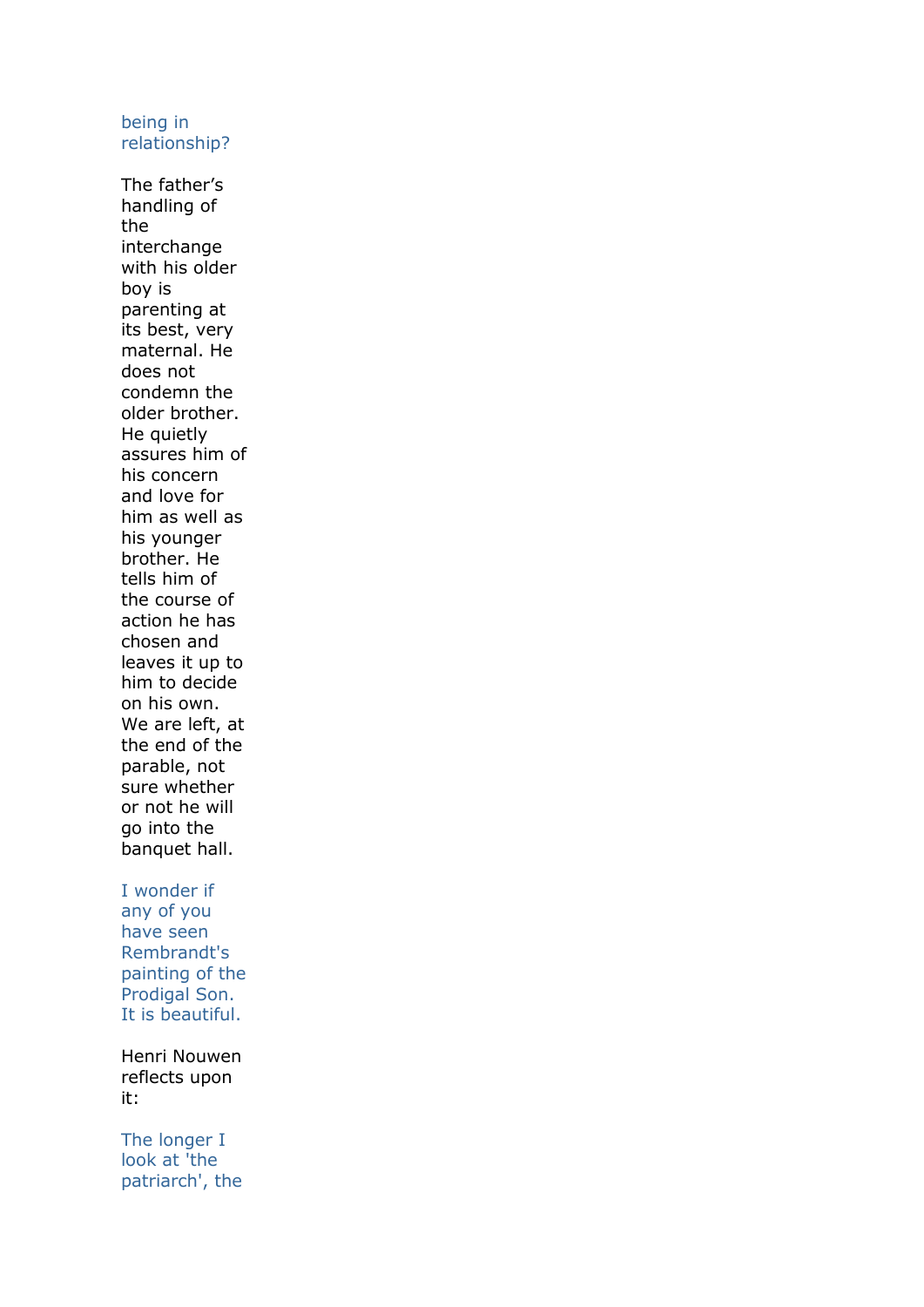clearer it becomes to me that Rembrandt has done something quite different from letting God pose as the wise old head of a family. You see this most clearly in the hands. The two are quite different. The father's left hand touching the son's shoulder is strong and muscular. The fingers are spread out and cover a large part of the prodigal son's shoulder and back. I can see a certain pressure, especially in the thumb. That hand seems not only to touch, but, with its strength, also to hold. Even though there is a gentleness in the way the father's left hand touches his son, it is not without a firm grip.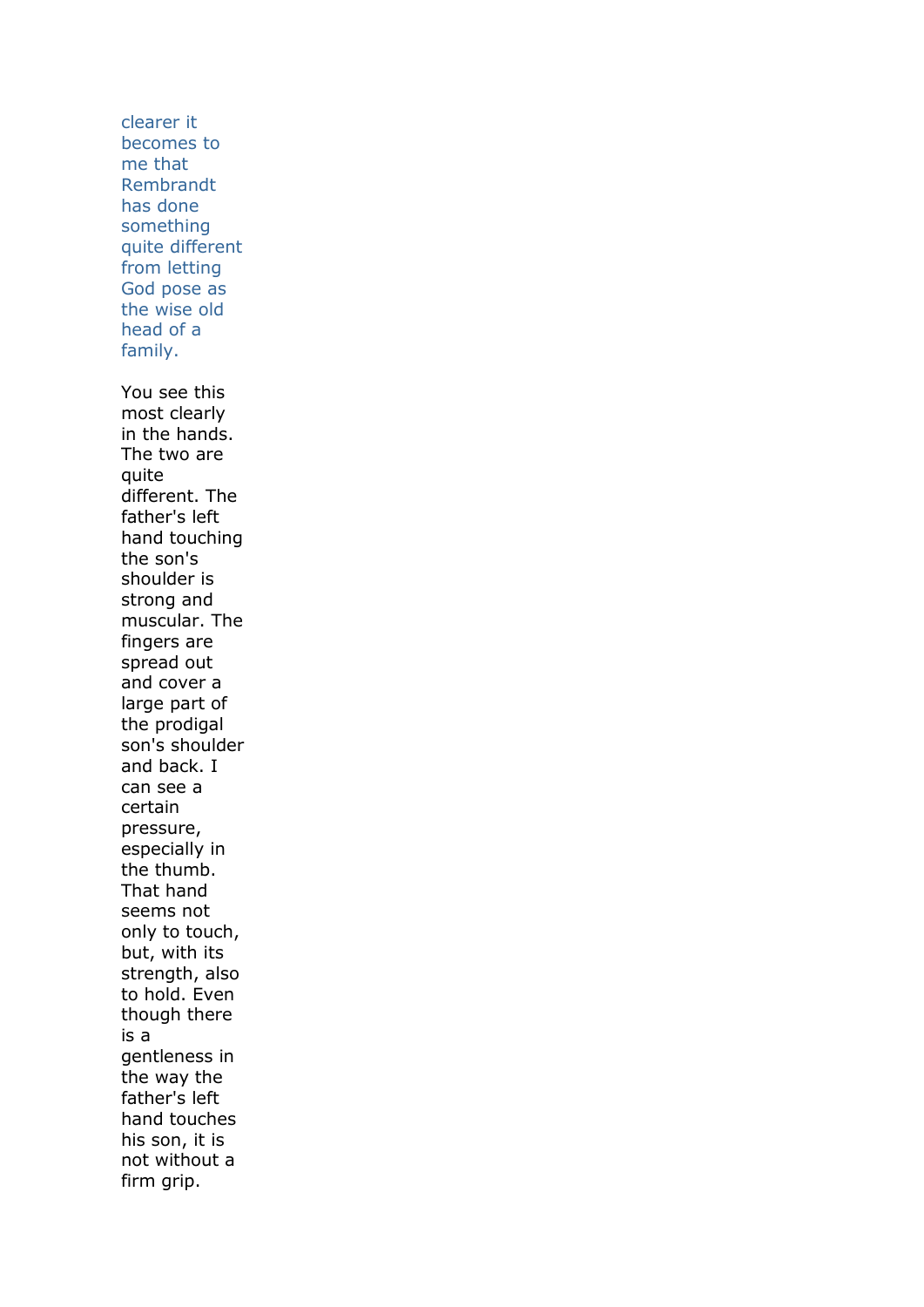How different is the father's right hand! This hand does not hold or grasp. It is refined, soft, and very tender. The fingers are close to each other and they have an elegant quality. It lies gently upon the son's shoulder. It wants to caress, to stroke, and to offer consolation and comfort. It is a mother's hand.... As soon as I recognised the difference between the two hands of the father, a new world of meaning opened up for me. The Father is not simply a great patriarch. He is mother as well as father. He touches the son with a masculine hand and a feminine hand. He holds, and she caresses. He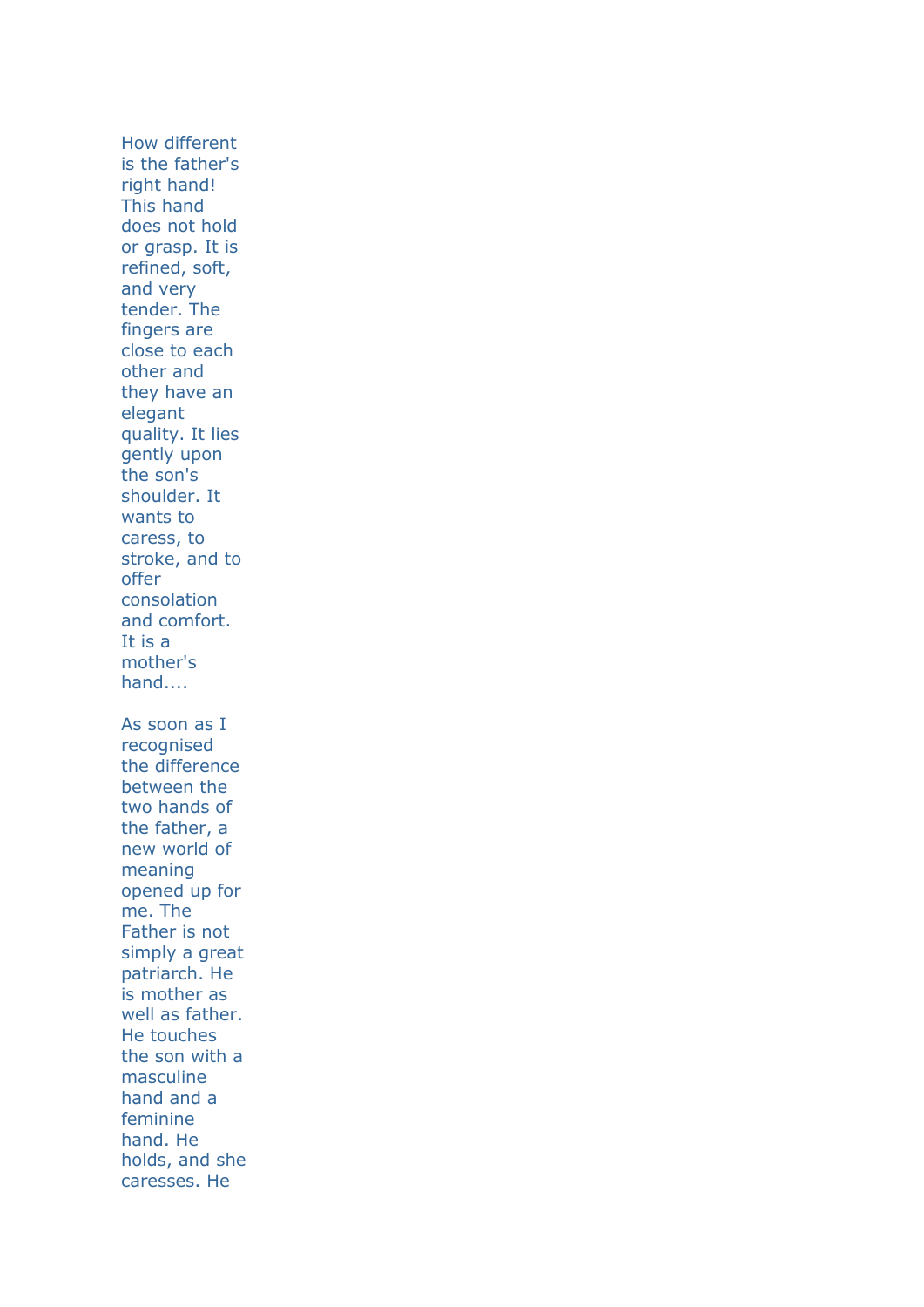confirms and she consoles. He is, indeed, God, in whom both manhood and womanhood, fatherhood and motherhood, are fully present. That gentle and caressing right hand echoes for me the words of the prophet Isaiah: "Can a woman forget her baby at the breast, feel no pity for the child she has borne? Even if these were to forget, I shall not forget you. Look, I have engraved you on the palms of my hands." So, on Mothering Sunday, it is right that we are inspired by this great mothering love of God. But I don't

want us to end there.

I want us to reflect on how we are to grow in that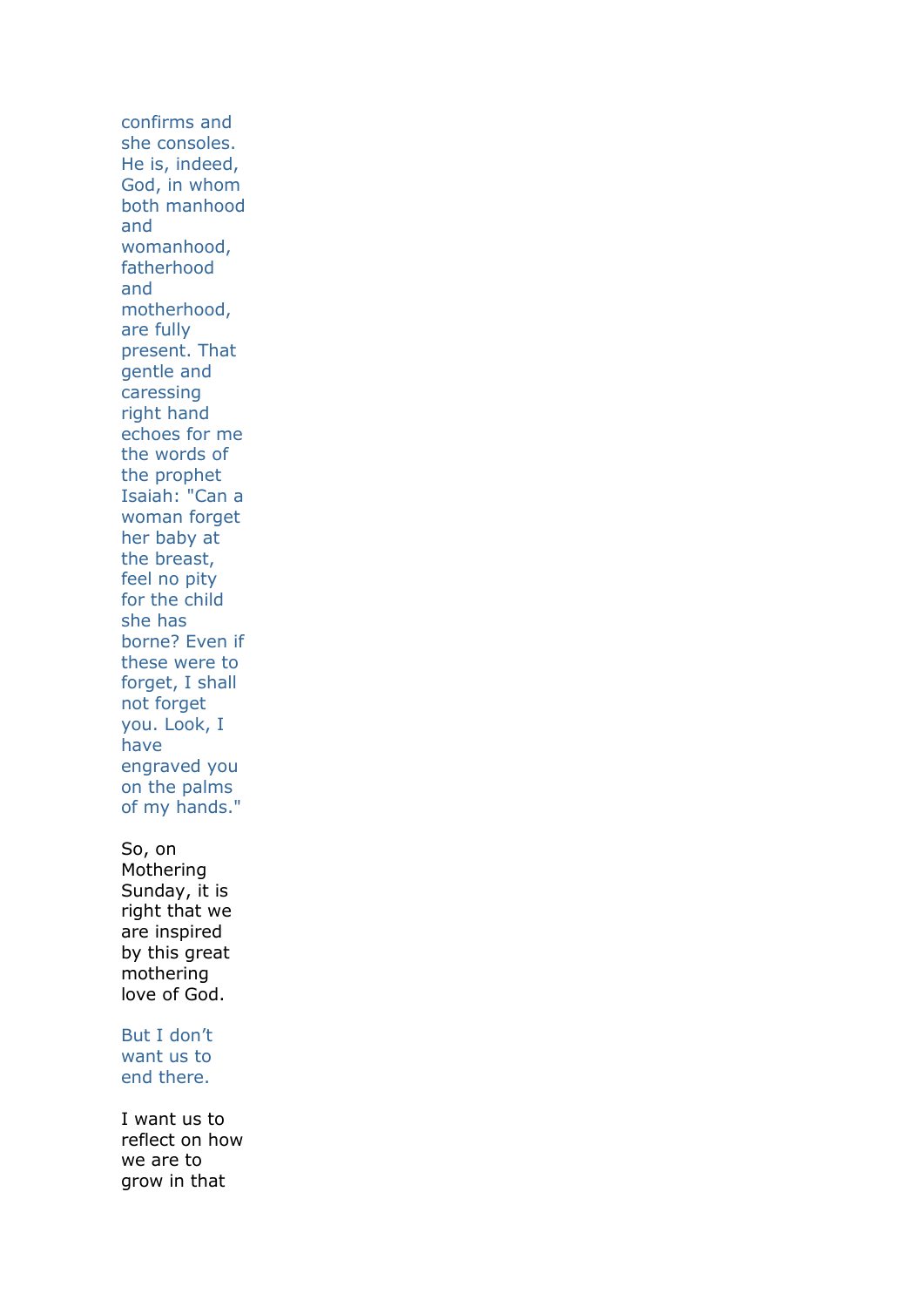love, and show that love in our relationships with others, and to help us with this I'd like to finish with a completely different rereading of this famous parable:

## God is

irresponsible. Hopelessly so.

In the wellworn parable of the prodigal son, it seems Jesus is telling us God can't be bothered to consider the consequences of actions — God's or those of sinners.

# God is

feckless. Ridiculously so.

This is the Gospel of our Lord.

Yet, to our minds, God's love, demonstrated in this parable, seems rather immoral. It doesn't sit well with us.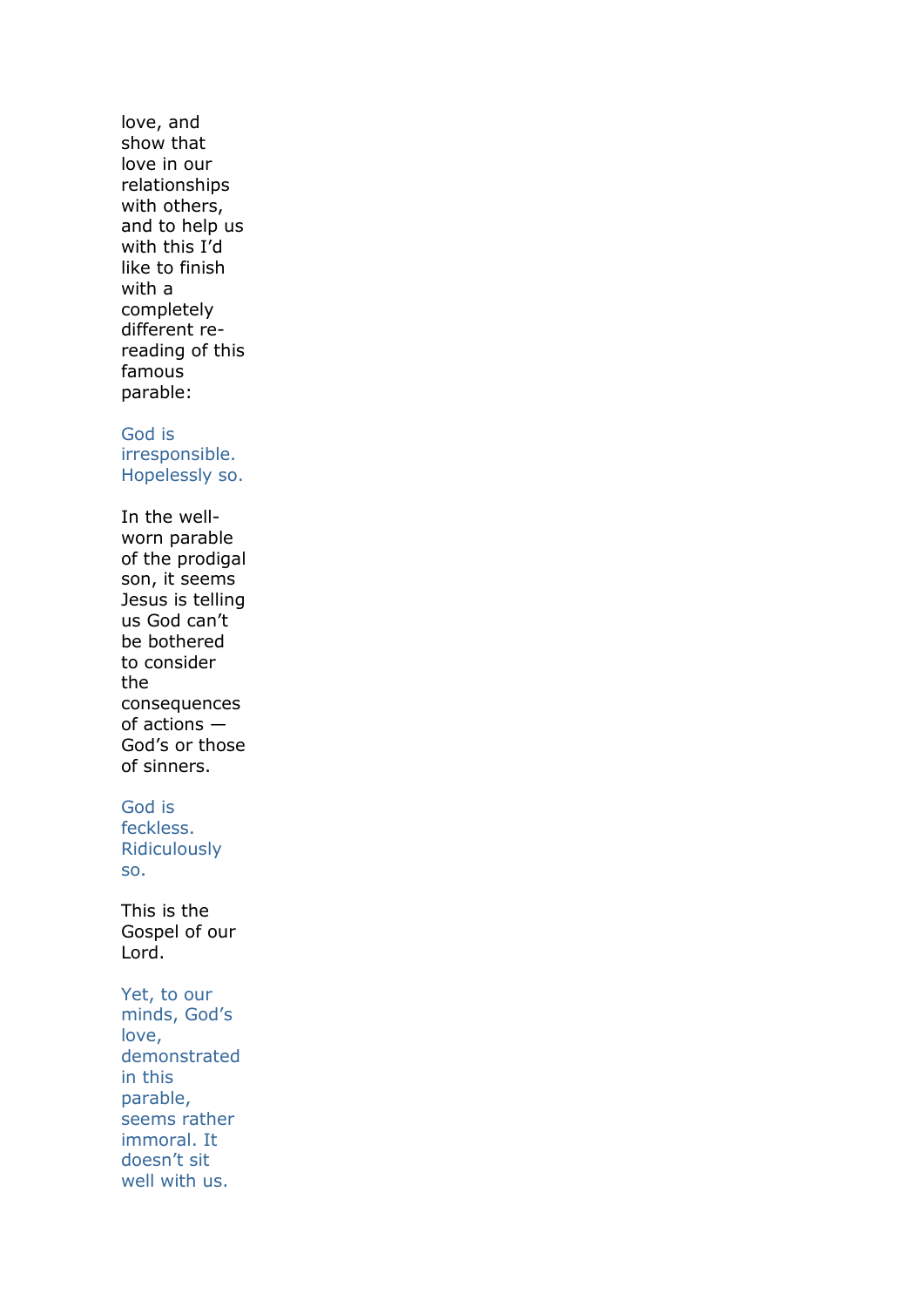It casts aside right and wrong. There are no consequences. There are no lessons to learn. God seems to appear in this story in the role of the doddering old fool, manipulated by the halfcooked apology of the prodigal son to forget all that has passed. Not only this, but the father ignores the harm done to the older son, the one who stayed home, worked hard and followed the rules. And the father does harm the older son. The father's indiscriminate love for the prodigal wounds the brother, as it rightly would us all. But what if

God isn't the father in this story?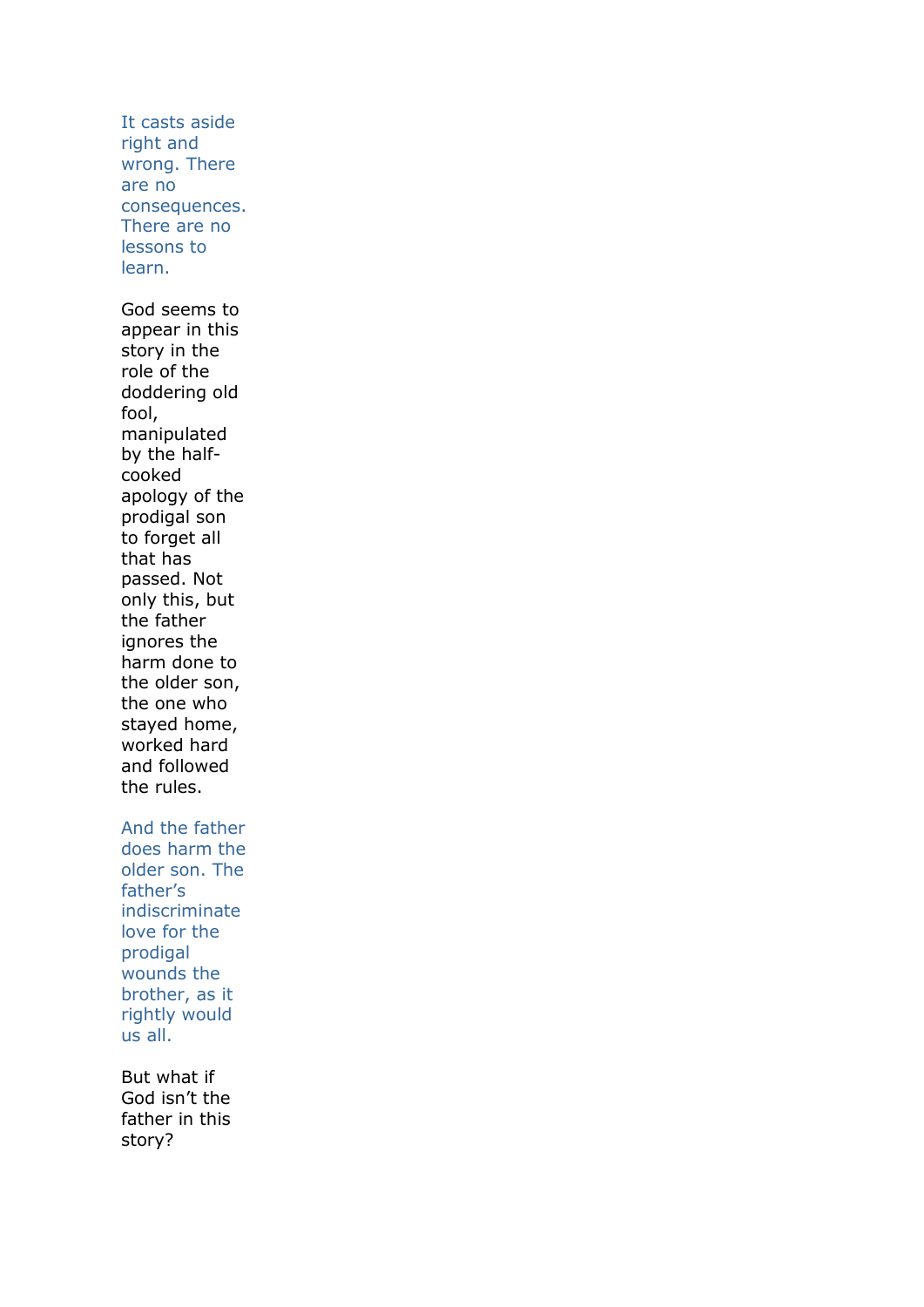What if God instead is the prodigal who seems so irresponsible? What if God is the God who comes to us in the disguise of those we despise, those who have hated and killed us, rejected us and abandoned us, those who annoy and frustrate us most, those who are excluded? What if God comes to us and challenges us to participate in a radical, and at times irresponsible hospitality that turns the rules of engagement upside-down. And if God comes to us like this, how will we respond? As the father does, subverting social norms and opening our life to the chaos the prodigal brings? Or as the brother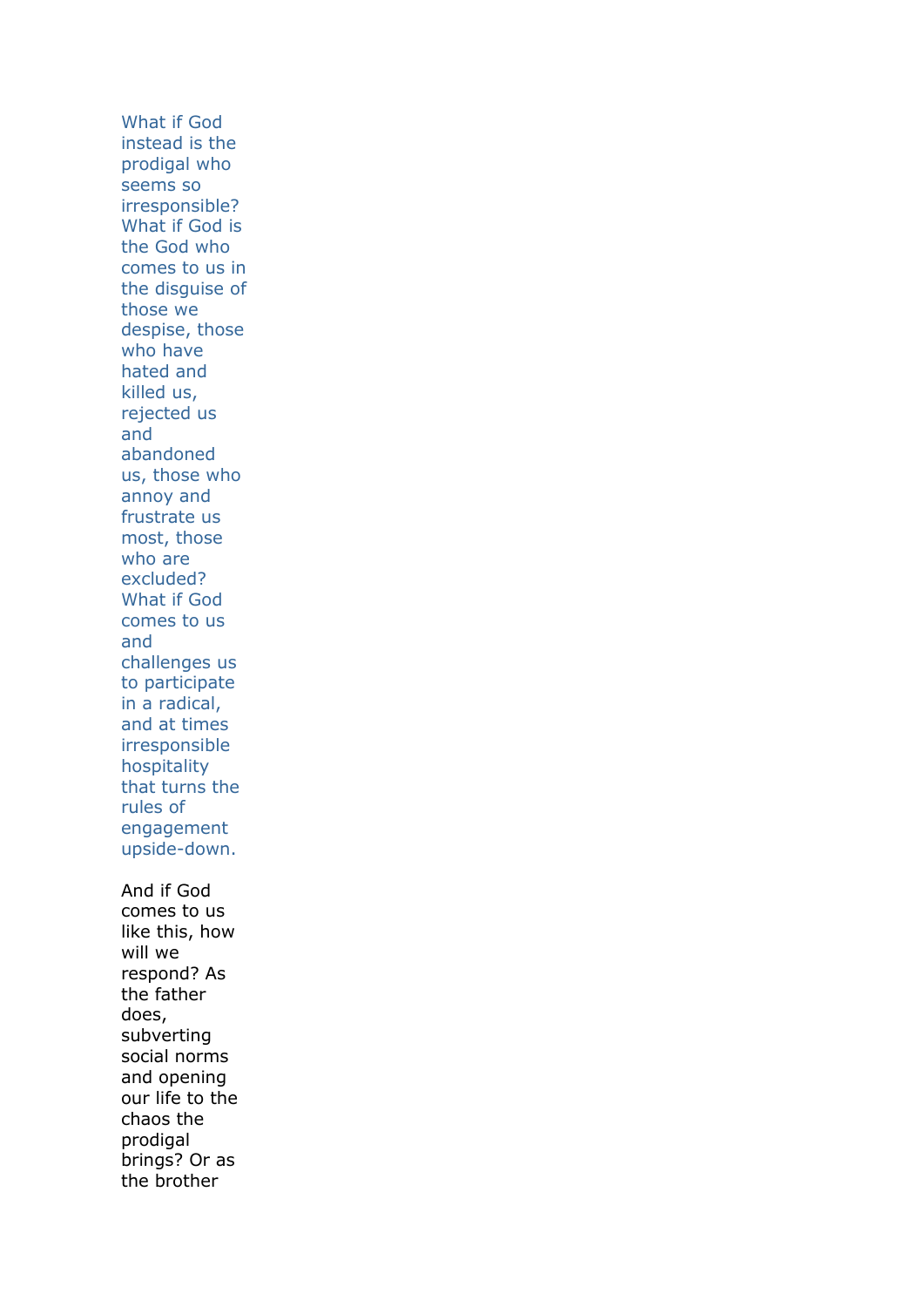does, maintaining our long-held values but closing ourselves off to loving the Other? In this parable, I wonder if Jesus is asking us whether we will entertain angels, even if the angels look to us like demons. I wonder if Jesus is asking us whether we can overcome our prejudice to open our arms enough to embrace the Other, the other who is actually our kith and kin. This story is prefaced in Luke with concerns from the religious elite about the company Jesus kept at table. This wasn't a matter of simply transgressing social norms. To the people of the time, the fellowship you kept, who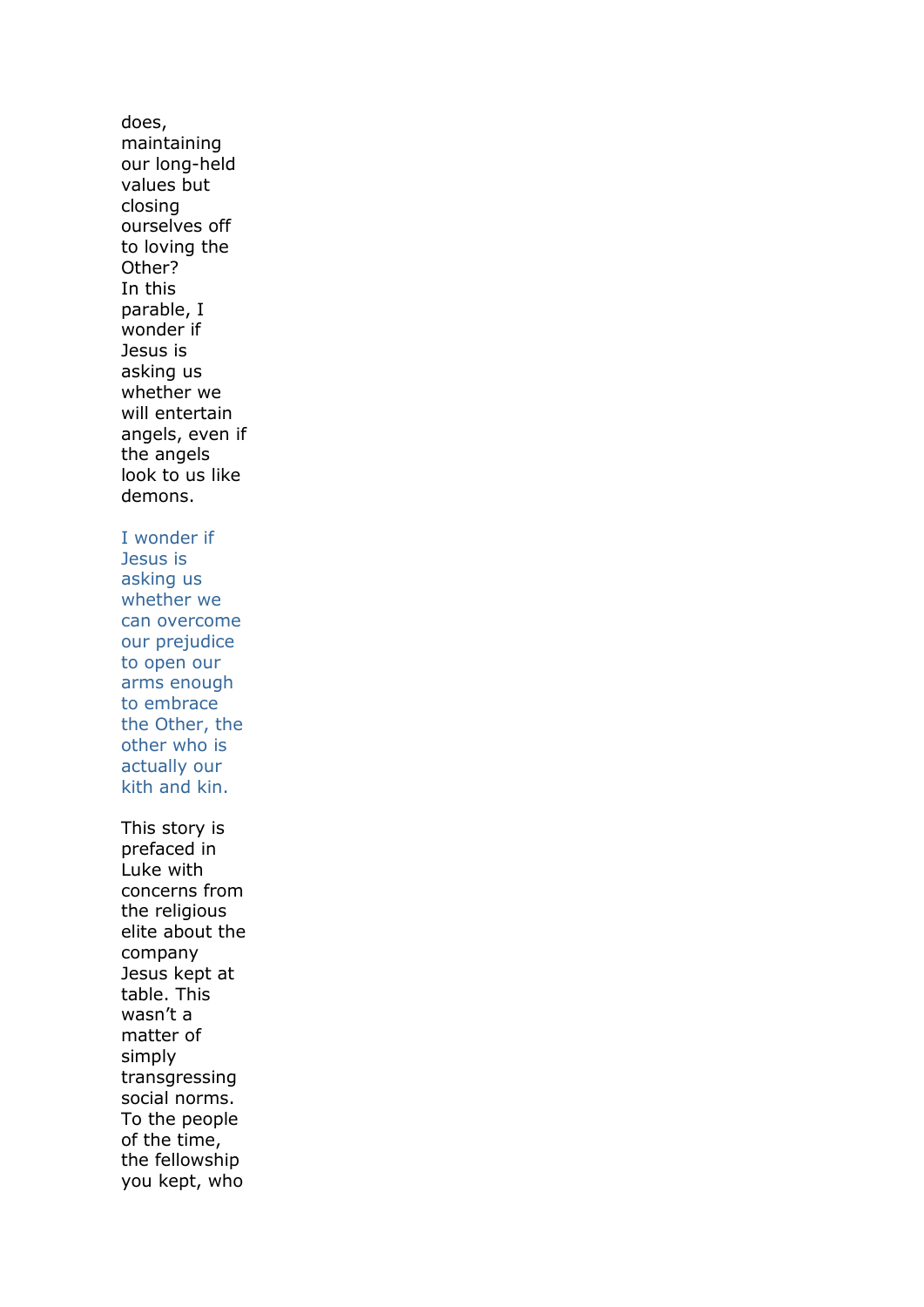you dined with, determined who you were. Because Jesus ate with the unclean, the tax collectors, the prostitutes, the worst of the worst, Jesus, too, was the unclean, the tax collector, the prostitute, the worst of the worst. What if, Jesus is the prodigal? He asks us whether we will accept him, even if he reeks of what we think is unwashed sin. He asks us whether we will embrace him, unclean and unsavoury to our tastes, with the lavish grace of a banquet. He asks us whether we will run out to meet him when we see him lost, alone, bedraggled,

and abused;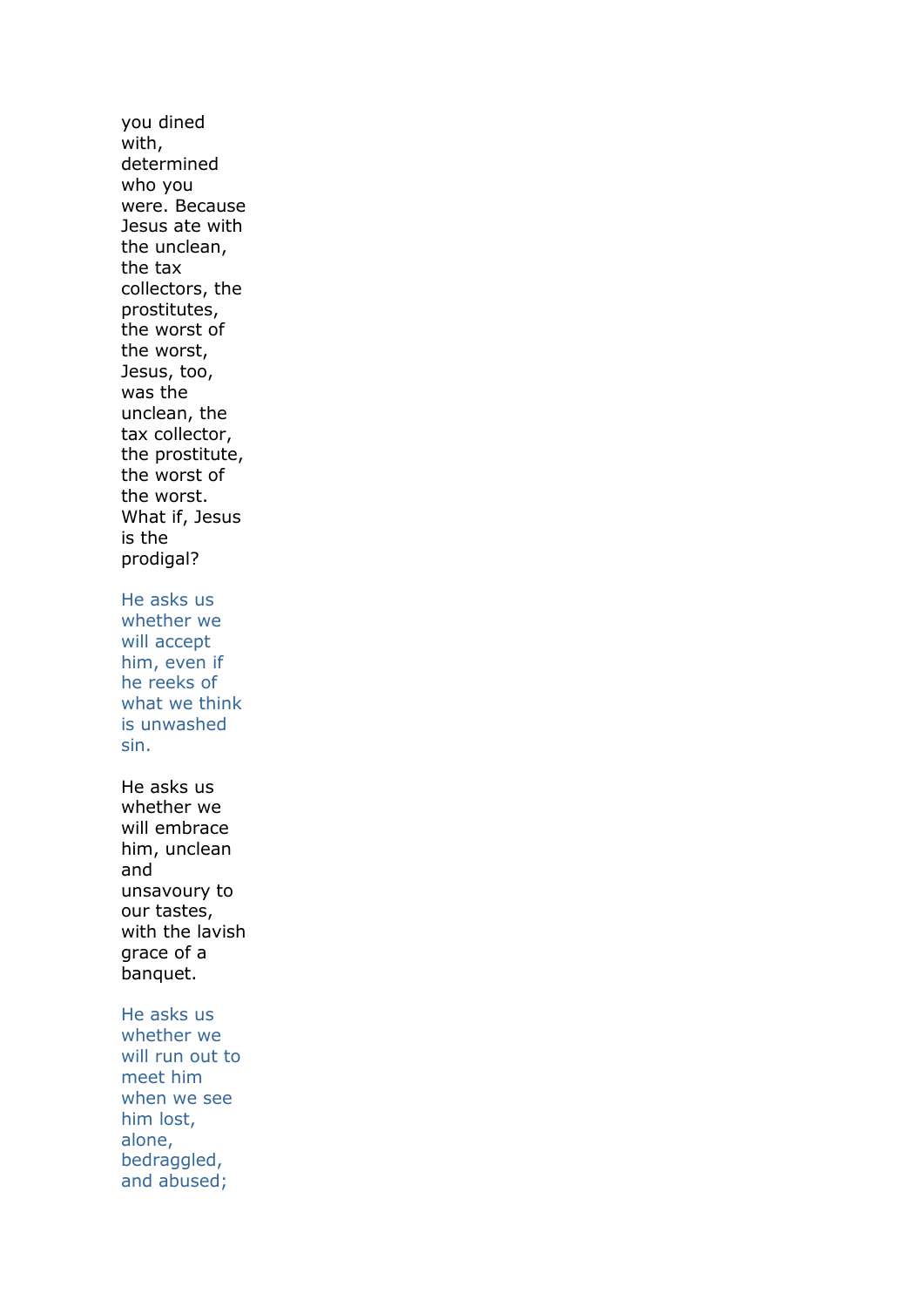whether we will be eager and expectant to do the irresponsible thing of living out the Good News. He asks us whether we, like the father in the story, have the generosity to accept him as he appears; or whether we, like the brother, will demand that God not be so irresponsible and insist that God come to us only in the ways we find acceptable. May God bless all our amothering, and all our relationships, God bless all our giving and our receiving today, God bless all our home comings and our feasting. And God bless this mother church - may it be a place where all are made welcome and all are made whole.